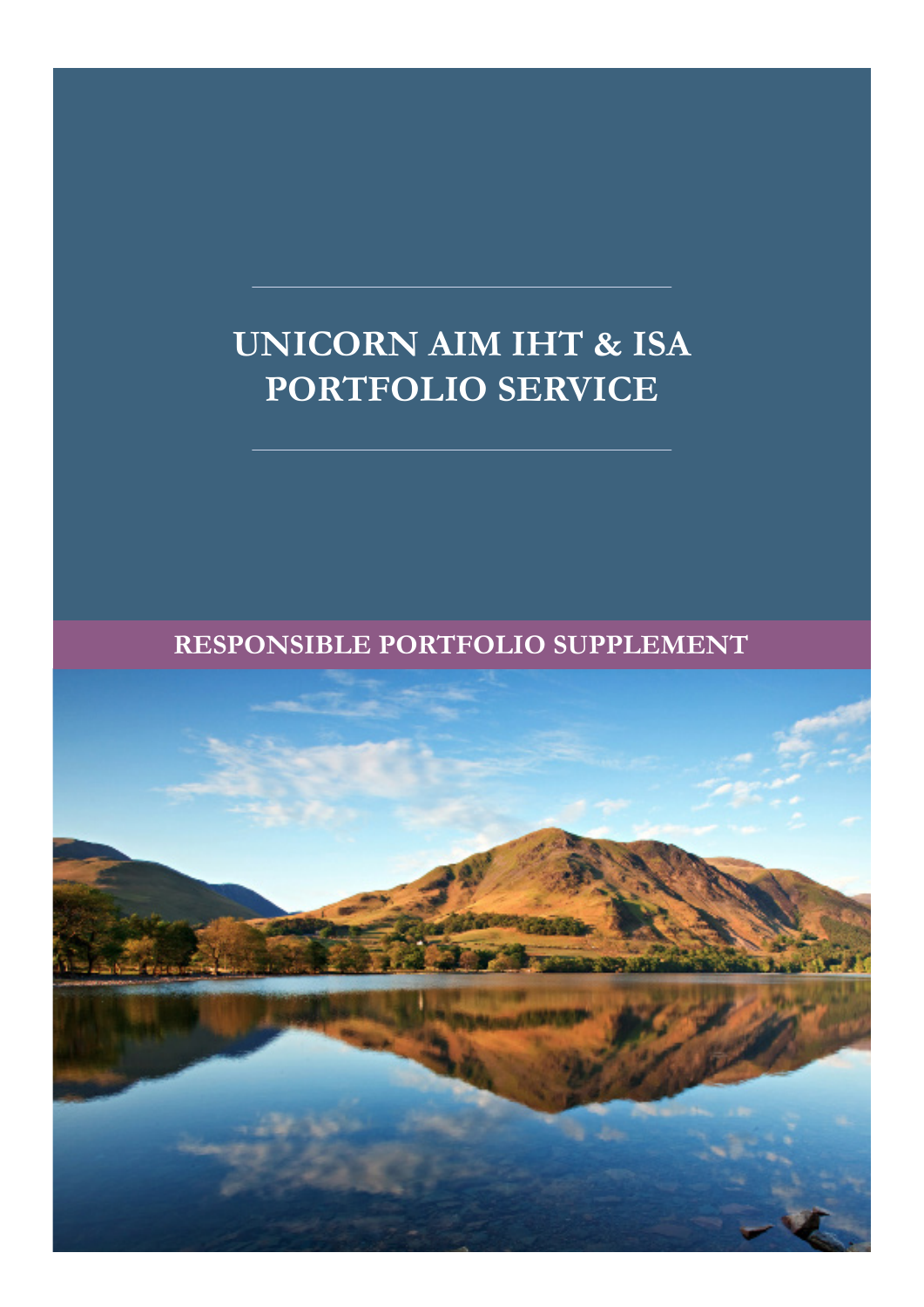# **Unicorn AIM IHT & ISA Portfolio Service Responsible Investment Portfolios**

## **Responsible Investment Portfolio Options**

Responsible Investment is a key priority for both WM Capital and Unicorn Asset Management. All Unicorn AIM IHT & ISA Portfolios will only invest in businesses that meet the high standards put in place by Unicorn's Responsible Investment Policy.

The policy details how environmental, social and governance issues are incorporated into the analysis of businesses prior to and during investment.

Copies of the policy are available here www.wmcapitalmanagement.com/unicorn-aim-iht/ responsible-investment-policy/ or on request from LightTower Partners.

Unicorn Asset Management is a signatory to the UN PRI.

We recognise, however, that some investors wish to go further and require strict sector limits and/ or exclusions alongside a robust responsible investment policy. We therefore offer two additional portfolio options, which overlay business involvement analysis and ESG attributes to assess a company's suitability for inclusion in the Responsible Growth Focus & Responsible Dividend Focus portfolios.

## **The Non-Negotiable - Unicorn's Approach To Responsible Stock Selection**

Unicorn's integrated approach to Responsible Investment, places responsibility for ESG analysis onto Unicorn's investment team. The application and adherence of the policy is overseen by the firm's Ethical Officer who reports to Unicorn's Ethical Committee.

All Unicorn AIM IHT & ISA Portfolios follow Unicorn Asset Management's Responsible Investment Policy and benefit from their three stage ESG approach.

| (1) Exclude  | Remove companies or sectors from the<br>investable universe |
|--------------|-------------------------------------------------------------|
| $(2)$ Assess | Identify ESG controversies and assess<br>future strategy    |
| $(3)$ Engage | Through regular company meetings<br>and active voting       |

Further information can be found in the Unicorn Asset Management Responsible Investment Policy.

Signatory of:

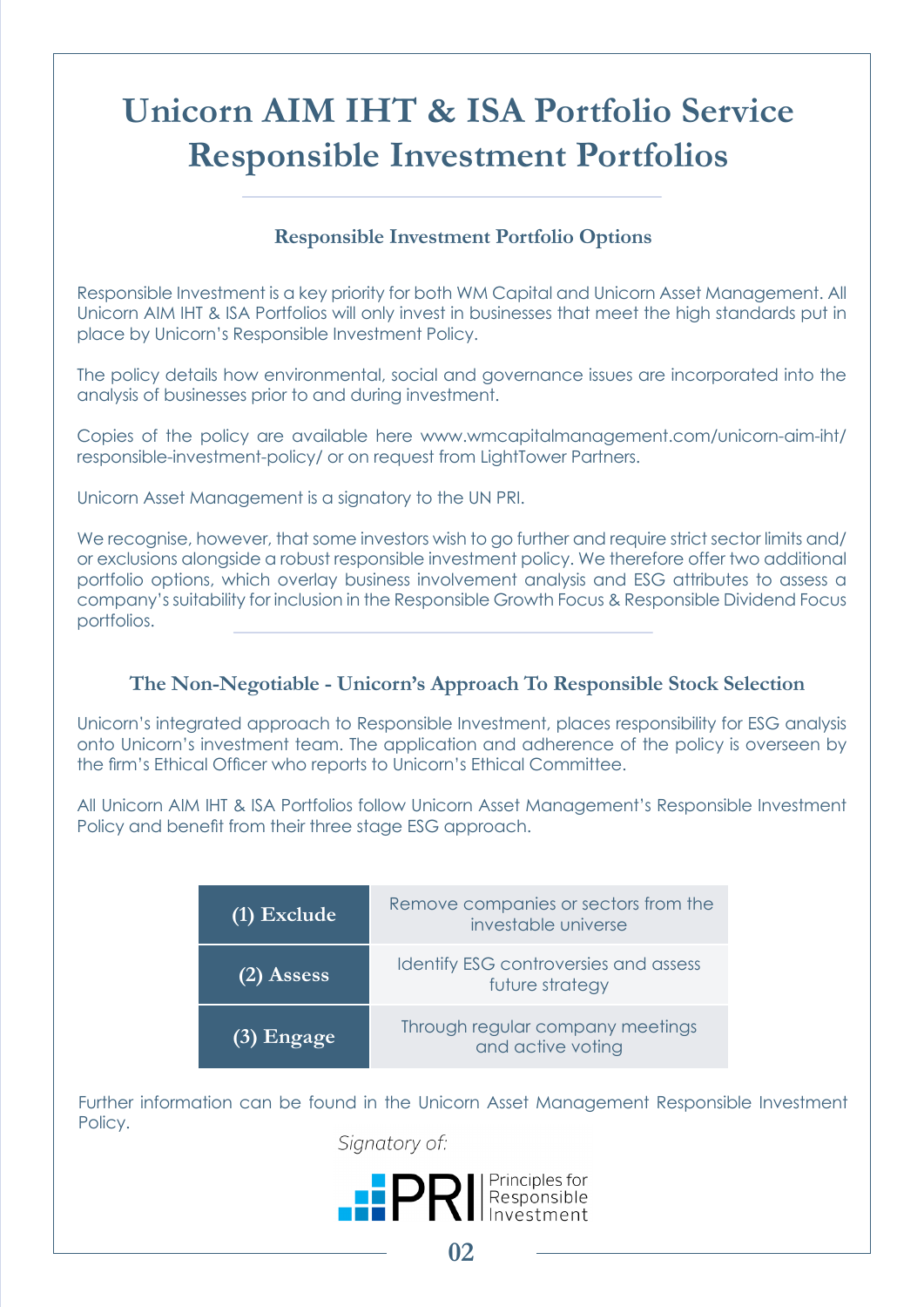#### **Exclude**

In line with both the Ottawa Treaty and the Oslo Convention, Unicorn fully supports the international conventions on cluster munitions and controversial weapons including; antipersonnel mines, cluster munitions and chemical & biological weapons. This is in line with Unicorn's approach to responsible investment and our commitment to the UN PRI.

Direct equity investments in certain sectors, such as Oil & Gas and Mining are excluded from the investable universe. These sectors typically do not exhibit the financial characteristics demanded by our disciplined investment process and have also historically demonstrated greater exposure to ESG controversies.

#### **Assess**

In addition to a detailed investment appraisal, an ESG review of all potential investments will be conducted by the fund manager and Ethical Officer, prior to introduction to any portfolio. The review has a pass or fail outcome, thereby prohibiting investment in any company which is deemed to have inadequate considerations towards ESG issues. The review covers the following areas:

- Prohibited sectors
- **ESG** controversies
- Environmental policies
- Sustainability policies
- Health and safety policies
- Social value policies
- Human rights policies
- Corporate governance policies

### **Engage**

Engagement is a key component of our investment process and ongoing investment appraisal. Unicorn hold regular, typically bi-annual, meetings with investee company management teams in order to discuss their strategic, operational and governance approach. ESG issues and concerns are raised and discussed as an integral part of these meetings. These are recorded and the progress against such issues are monitored.

Unicorn also actively engage with third party ESG rating providers to inform and enhance their understanding of investee companies especially for smaller companies where ratings agencies can leverage Unicorn's in-depth understanding of the company business models.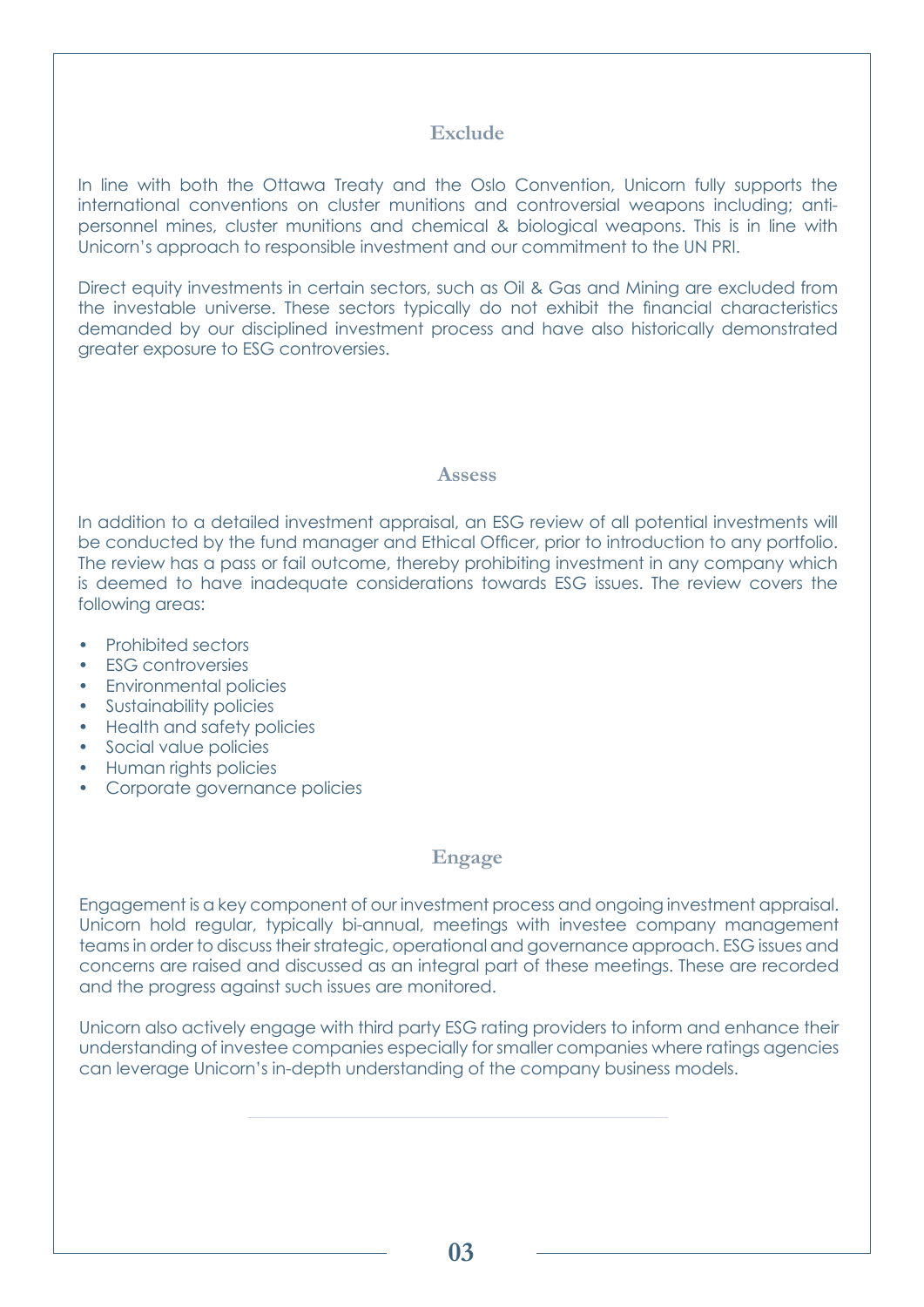### **Going Further: Responsible Growth Focus & Responsible Dividend Focus Portfolios**

In addition to the wider responsible investment approach, the Unicorn AIM IHT & ISA Portfolio Service Responsible Portfolios apply two further assessments to businesses when considering their inclusion in the "Responsible" Portfolios looking at Business Involvement & ESG Controversies.

No company will be held in the "Responsible" Portfolios that is not already held in the Growth or Dividend Portfolios on its own investment merit.

#### **Business Involvement**

The Unicorn AIM IHT & ISA Responsible Portfolios will only invest in companies which do not derive strategic revenues from the following business areas:

| <b>Business Involvement</b> | Tolerance             |
|-----------------------------|-----------------------|
| Adult entertainment         | <b>Zero tolerance</b> |
| Alcohol                     | 5% revenue threshold  |
| Animal welfare              | Zero tolerance        |
| Defence & weapons           | 5% revenue threshold  |
| Nuclear power               | 5% revenue threshold  |
| Genetic engineering         | <b>Zero tolerance</b> |
| Gambling                    | Zero tolerance        |
| Tobacco manufacture         | Zero tolerance        |

This allows the investor to not only be comfortable that they are investing in a portfolio of well managed businesses with strong ESG credentials but also to be sure that those businesses are not generating revenues from areas with which they may not be comfortable.

#### **ESG Controversies**

This assessment identifies cases which may have a reputational risk for a company. Controversies are organised into three pillars (Environmental, Social and Governance) and are measured according to 28 underlying 'Key Performance Indicators'. Any controversies are highlighted via the 'flagging system'. Significant controversies, as measured by the award of a "Red Flag", are excluded from the portfolio.

Both the Business Involvement & ESG Controversies Assessments are provided by Unicorn in collaboration, where possible, with specialist providers of independent analysis of Unicorn's investee companies. Unicorn are mindful of the limitations of third party providers, both in terms of coverage and in terms of detailed understanding of company business models. The quality and breadth of coverage and understanding is particularly inconsistent further down the market cap scale.

For these reasons, ESG research produced by third parties is only used as an indicative guide, and to inform and support Unicorn Asset Management's internal ESG assessment of a company. The application and adherence of the policies is overseen by the firm's Ethical Officer who reports to Unicorn's Ethical Committee.